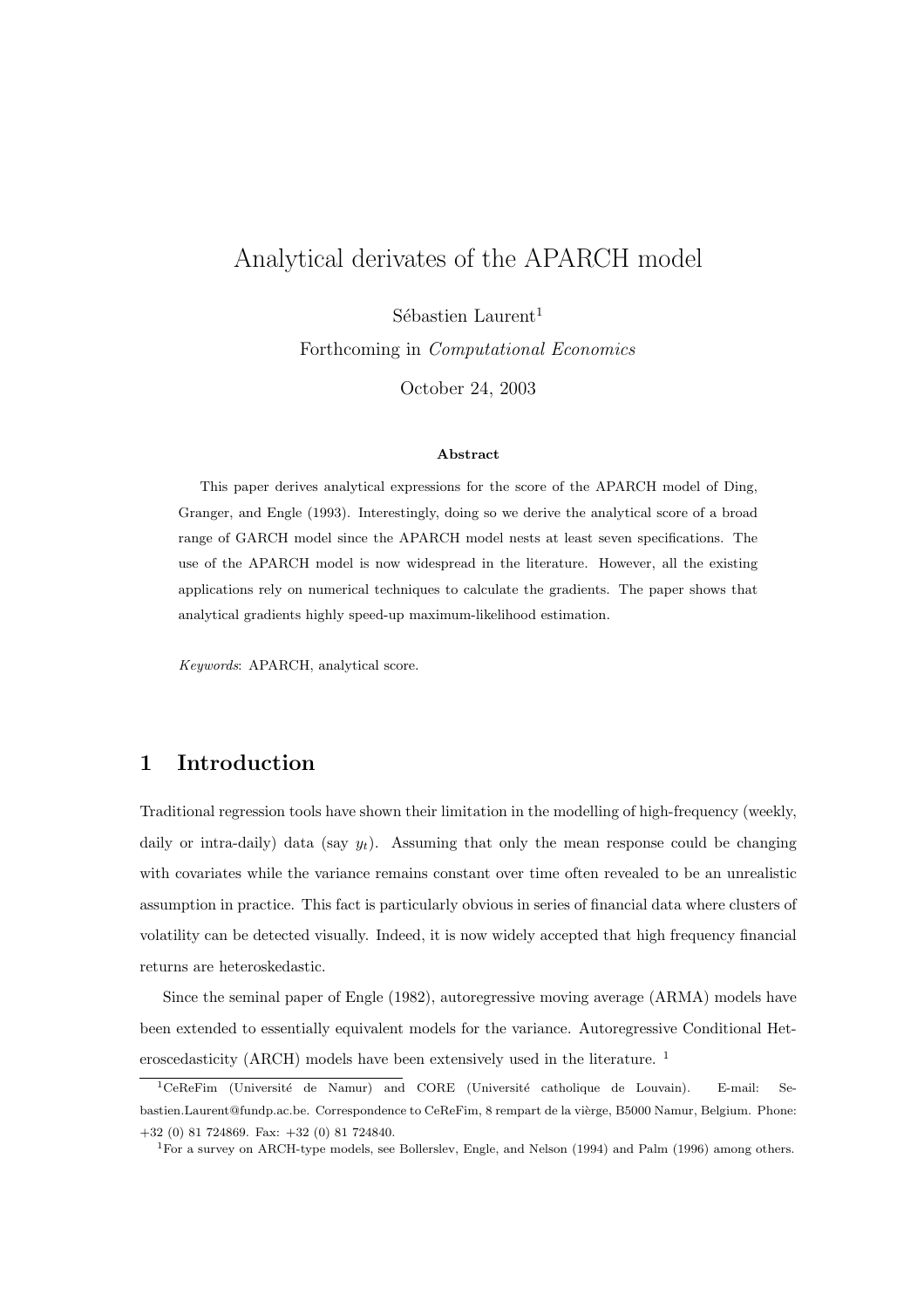The Asymmetric Power ARCH (APARCH) model of Ding, Granger, and Engle (1993) is certainly one of the most promising ARCH-type model. Indeed, this model nests at least seven ARCH-type model (see below) and was found to be particularly relevant in many recent applications (see Giot and Laurent, 2001 and Mittnik and Paolella, 2000 among others).

The common point of all the applications dealing with the APARCH model (and most of the ARCH-type models) is that they are estimated by maximum likelihood methods and use numerical techniques to approximate the derivatives of the likelihood function with respect to the parameter vector (the score or gradient vector). However, as shown by Fiorentini, Calzolari, and Panattoni (1996), Gable, Van Norden, and Vigfusson (1997) (for Markov Switching Models) and McCullough and Vinod (1999), using analytical scores in the estimations procedure should improve the numerical accuracy of the resulting estimates and speed-up maximum-likelihood estimation.

For this reason, we propose to derive analytical expressions for the score of the APARCH model. Interestingly, doing so we derive the analytical score of a broad range of GARCH model (the seven models nested by the APARCH).

The rest of the paper is organized in the following way. Section 2 presents the APARCH models and the associated gradients. Section 3 provides an empirical application and Section 4 concludes.

## 2 APARCH Specification

The APARCH $(p, q)$  model of Ding, Granger, and Engle (1993) can be defined as follows:

$$
y_t = x'_{1,t}\mu + \varepsilon_t \tag{1}
$$

$$
\varepsilon_t = \sigma_t z_t \tag{2}
$$

$$
\sigma_t^{\delta} = x'_{2,t}\omega + \sum_{i=1}^{q} \alpha_i k (\varepsilon_{t-i})^{\delta} + \sum_{j=1}^{p} \beta_j \sigma_{t-j}^{\delta}
$$
\n(3)

$$
k(\varepsilon_{t-i}) = |\varepsilon_{t-i}| - \gamma_i \varepsilon_{t-i}, \tag{4}
$$

where  $x_{1,t}$  and  $x_{2,t}$  are two vectors of respectively  $n_1$  and  $n_2$  weakly exogenous variables (including the intercept),  $\mu, \omega, \alpha_i$ 's, $\gamma_i$ 's, $\beta_j$ 's and  $\delta$  are parameters (or vectors of parameters) to be estimated.  $δ$  (δ > 0) plays the role of a Box-Cox transformation of the conditional standard deviation  $σ_t$ , while the  $\gamma_i$ 's reflect the so-called leverage effect. A positive (resp. negative) value of the  $\gamma_i$ 's means that past negative (resp. positive) shocks have a deeper impact on current conditional volatility than past positive shocks (see Black, 1976).

The properties of the APARCH model have been studied recently by He and Teräsvirta (1999a, 1999b). Note that it is convenient to start the recursion of Eq. (3) by setting unob-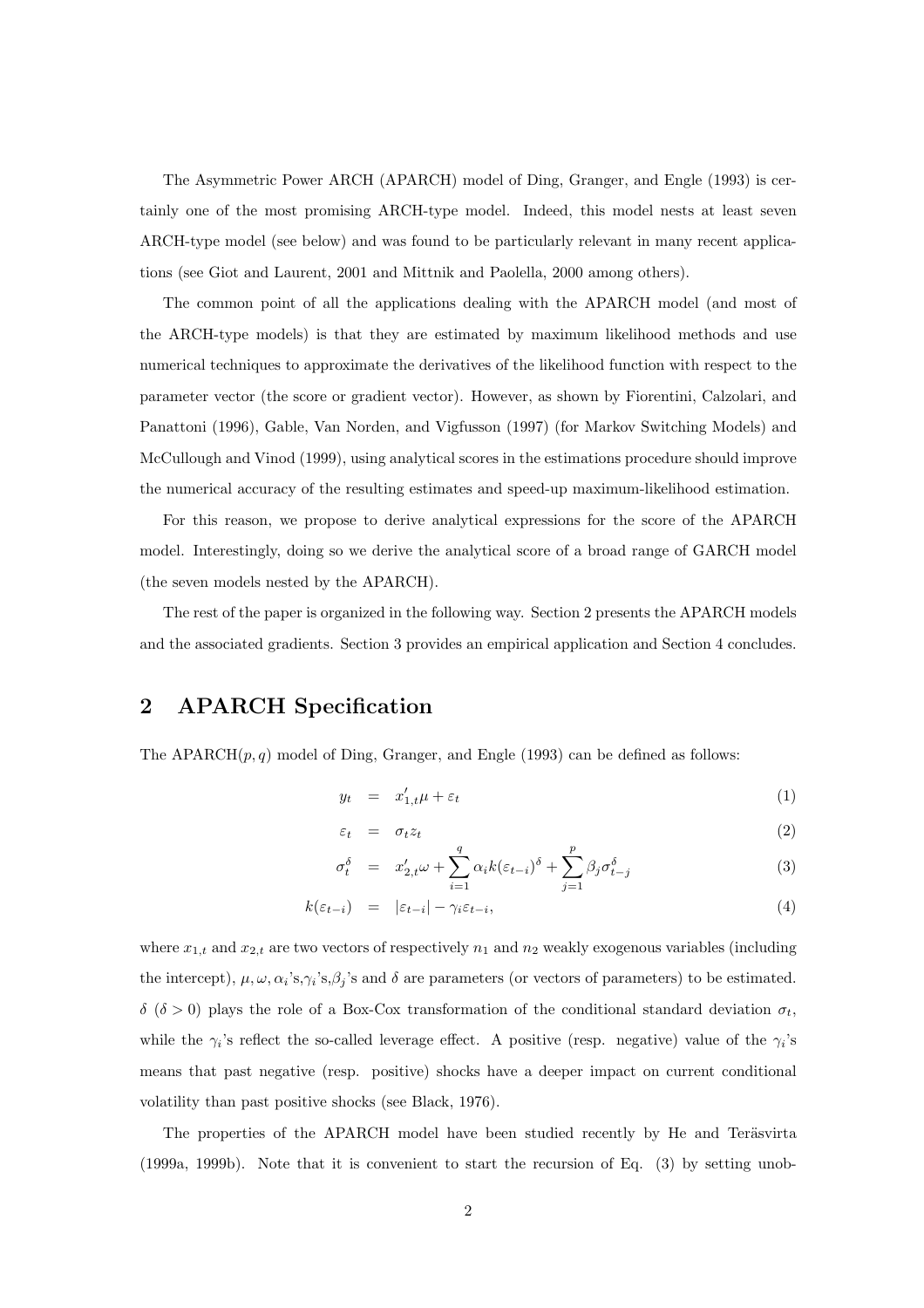served components to their sample average, i.e. setting  $k(\varepsilon_{t-i})^{\delta} = \frac{1}{T}$  $\Gamma$  $\sum_{s=1}^{\infty} (|\varepsilon_s| - \gamma_i \varepsilon_s)^{\delta}$  for  $t \leq i$ and  $\sigma_t^{\delta} =$  $\overline{a}$  $\frac{1}{T}$  $\frac{T}{\sqrt{2}}$  $\varepsilon_s^2$  $\int_{0}^{\frac{\delta}{2}}$  for  $t \leq 0$ .

This model couples the flexibility of a varying exponent with the asymmetry coefficient (to take the "leverage effect" into account). The APARCH includes seven other ARCH extensions as special cases:<sup>2</sup>

- The ARCH of Engle (1982) when  $\delta = 2$ ,  $\gamma_i = 0$   $(i = 1, \ldots, p)$  and  $\beta_j = 0$   $(j = 1, \ldots, p)$ .
- The GARCH of Bollerslev (1986) when  $\delta = 2$  and  $\gamma_i = 0$   $(i = 1, \ldots, p)$ .
- Taylor (1986)/Schwert (1990)'s GARCH when  $\delta = 1$ , and  $\gamma_i = 0$   $(i = 1, \ldots, p)$ .
- The GJR of Glosten, Jagannathan, and Runkle (1993) when  $\delta = 2$ .
- The TARCH of Zakoian (1994) when  $\delta = 1$ .

 $s=1$ 

- The NARCH of Higgins and Bera (1992) when  $\gamma_i = 0$   $(i = 1, \ldots, p)$  and  $\beta_j = 0$   $(j = 1, \ldots, p)$ .
- The Log-ARCH of Geweke (1986) and Pentula (1986), when  $\delta \rightarrow 0$ .

To the best of our knowledge, up to now, the analytical gradients of the APARCH model have not been provided in the literature. This is probably due to the high degree of nonlinearity of this specification which makes their computation less trivial than in the ARCH case.

To achieve this goal, let us define  $\gamma = (\gamma_1, \dots, \gamma_q)$ , the vector of q "leverage effect" parameters,  $d_t =$ ¡  $x_{2,t}, k(\varepsilon_{t-1})^\delta, \ldots, k(\varepsilon_{t-q})^\delta, \sigma_{t-1}^\delta, \ldots, \sigma_{t-p}^\delta$ )' and  $\eta = (\mu', \vartheta', \gamma', \delta)'$  the vector of  $(n_1 + n_2 + \delta')$  $2q+p+1$ ) unknown parameters of the conditional mean and the conditional dispersion equations, where  $\vartheta = (\omega', \alpha_1, \ldots, \alpha_q, \beta_1, \ldots, \beta_p)'$ .

To estimate the APARCH by maximum likelihood, one has to make an additional assumption on the innovation process by choosing a density function, denoted  $g(z_t; \tau)$  where  $\tau$  is an extra parameter vector to be estimated. The problem to solve is thus to maximize the sample loglikelihood function  $L_T(\eta, \tau)$  for the T observations  $(t = 1, \ldots, T)$ , with respect to the vector of parameters  $(\eta, \tau)$ , where  $L_T(\eta, \tau) = \sum_{i=1}^T$  $\sum_{t=1}^{n} \log f(y_t | \eta, \tau, I_{t-1}), f(y_t | \eta, \tau, I_{t-1}) = \sigma_t^{-1} g(z_t | \tau), I_t$  is the information set at time t and  $z_t = \frac{y_t - x'_{1,t}\mu}{\sigma_t}$  $\frac{x_{1,t}\mu}{\sigma_t}$ .

It is usual to assume that  $z_t$  is normally distributed since the Gaussian Quasi Maximum Likelihood (QML) method can provide consistent estimates in the general framework of a dynamic model under correct specification of both the conditional mean and the conditional variance (see

<sup>2</sup>Complete developments leading to these conclusions are available in Ding, Granger, and Engle (1993).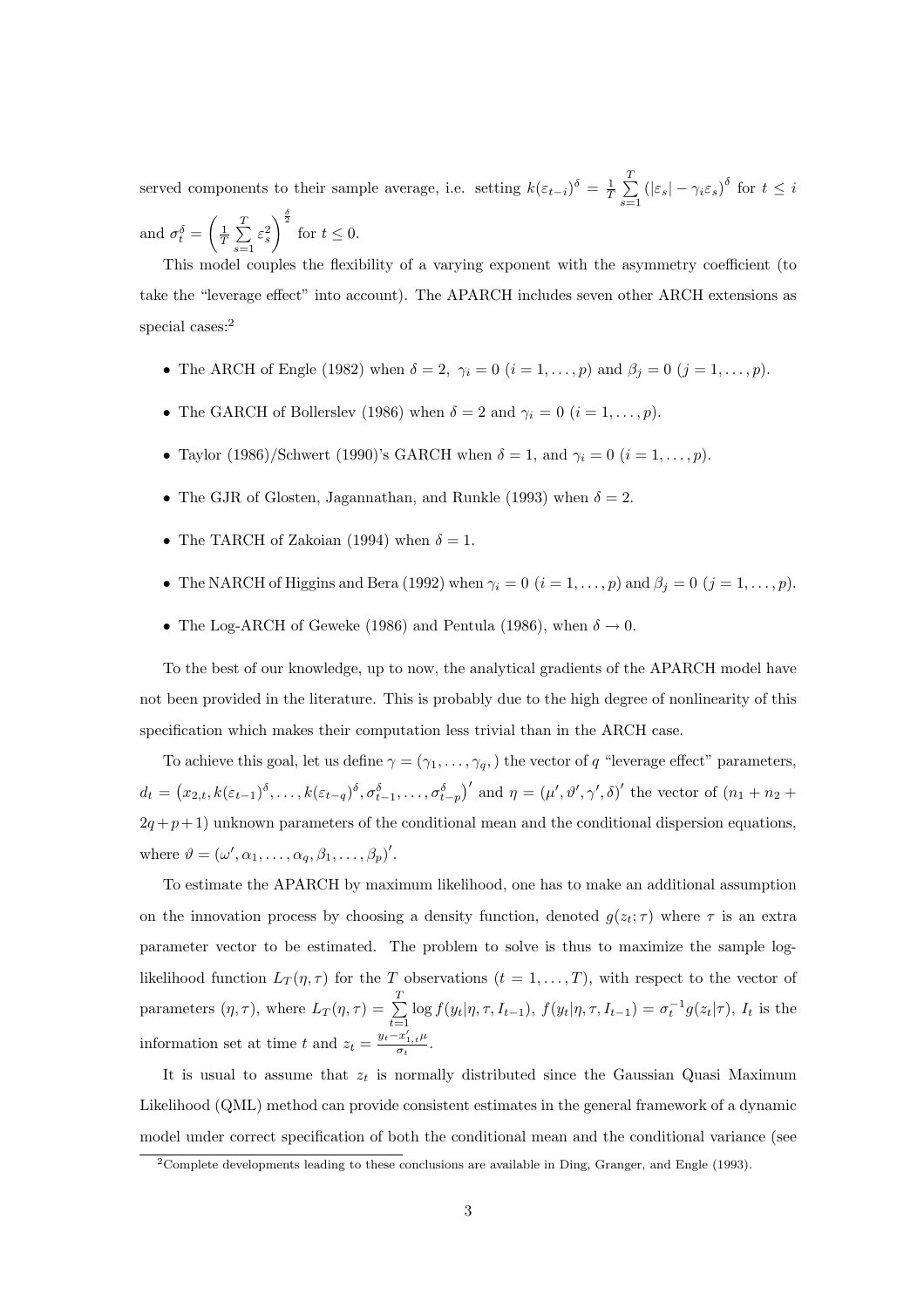Weiss, 1986 and Bollerslev and Wooldridge, 1992 among others). In this case, the log-likelihood function is defined as:

$$
L_T(\eta, \tau) = L_T(\eta) = -\frac{1}{2} \left[ T \ln(2\pi) + \sum_{t=1}^T \ln(\sigma_t^2) + \sum_{t=1}^T \frac{\varepsilon_t^2}{\sigma_t^2} \right].
$$
 (5)

Differentiating with respect to the full set of parameters  $\eta$  yields:

$$
\frac{\partial L_T(\eta)}{\partial \eta} = -\frac{\varepsilon_t}{\sigma_t^2} \frac{\partial \varepsilon_t}{\partial \eta} - \frac{1}{2} \frac{1}{\sigma_t^4} (\sigma_t^2 - \varepsilon_t^2) \frac{\partial \sigma_t^2}{\partial \eta}.
$$
\n(6)

Differentiating the log-likelihood function with respect to  $\mu$  requires an analytical expression for  $\frac{\partial \varepsilon_t}{\partial \mu}$ . In our case, the solution is trivial and is:  $\frac{\partial \varepsilon_t}{\partial \mu} = -x'_{1,t}$ . Differentiating the log-likelihood function with respect to  $\eta$  also requires the computation of  $\frac{\partial \sigma_t^2}{\partial \mu}$  and  $\frac{\partial \sigma_t^2}{\partial \eta}$  while in the APARCH specification, a power transform of the conditional variance is modelled  $(\sigma_t^{\delta})$ . One can solve this problem by re-writing  $\sigma_t^2$  as  $(\sigma_t^{\delta})$  $\frac{2}{3}$  $\delta$  which leads to:

$$
\frac{\partial \sigma_t^2}{\partial(\mu', \vartheta', \gamma')} = \frac{2\sigma_t^2}{\delta \sigma_t^{\delta}} \frac{\partial \sigma_t^{\delta}}{\partial(\mu', \vartheta', \gamma')} \tag{7}
$$

and

$$
\frac{\partial \sigma_t^2}{\partial \delta} = \frac{2\sigma_t^2}{\delta \sigma_t^{\delta}} \left( \frac{\partial \sigma_t^{\delta}}{\partial \delta} - \frac{\sigma_t^{\delta} \ln(\sigma_t^{\delta})}{\delta} \right). \tag{8}
$$

.

Our goal is thus to find a tractable solution of  $\frac{\partial \sigma_t^{\delta}}{\partial \eta}$  which can be done in four steps.

• First step. Given the choice we made for the initial values of the pre-sample terms  $k(\varepsilon_{t-i})^{\delta}$ and  $\sigma_t^{\delta}$ , differentiating with respect to the conditional mean parameters  $(\mu)$  gives:

$$
\frac{\partial \sigma_t^{\delta}}{\partial \mu} = \delta \sum_{i=1}^q \alpha_i \left[ k(\varepsilon_{t-i})^{\delta-1} (I_{t-i}^* + \gamma_i) x_{1,t-i} \right]^{\Im_{(t-i)}}
$$
\n
$$
\times \left[ \frac{1}{T} \sum_{s=1}^T \left( |\varepsilon_s - \gamma_i \varepsilon_s| \right)^{\delta-1} (I_s^* + \gamma_i) x_{1,s} \right]^{1-\Im_{(t-i)}}
$$
\n
$$
+ \sum_{j=1}^p \beta_j \left( \frac{\partial \sigma_{t-j}^{\delta}}{\partial \mu} \right)^{\Im_{(t-j)}} \left[ -\frac{\delta}{T} \left( \frac{1}{T} \sum_{s=1}^T \varepsilon_s^2 \right)^{\frac{\delta-2}{2}} \sum_{s=1}^T \varepsilon_s x_{1,s} \right]^{1-\Im_{(t-j)}}
$$
\n(9)

where

$$
I_t^* = \begin{cases} -1 \text{ if } \varepsilon_t > 0 \\ 1 \text{ if } \varepsilon_t < 0 \end{cases} \text{ and } \Im_t = \begin{cases} 1 \text{ if } t > 0 \\ 0 \text{ if } t \le 0 \end{cases}
$$

Note that  $I_t^* = \frac{\partial |\varepsilon_t|}{\partial \mu}$  and is not defined for  $\varepsilon_t = 0$ . However, even is situation is possible, it is almost unlikely in practice.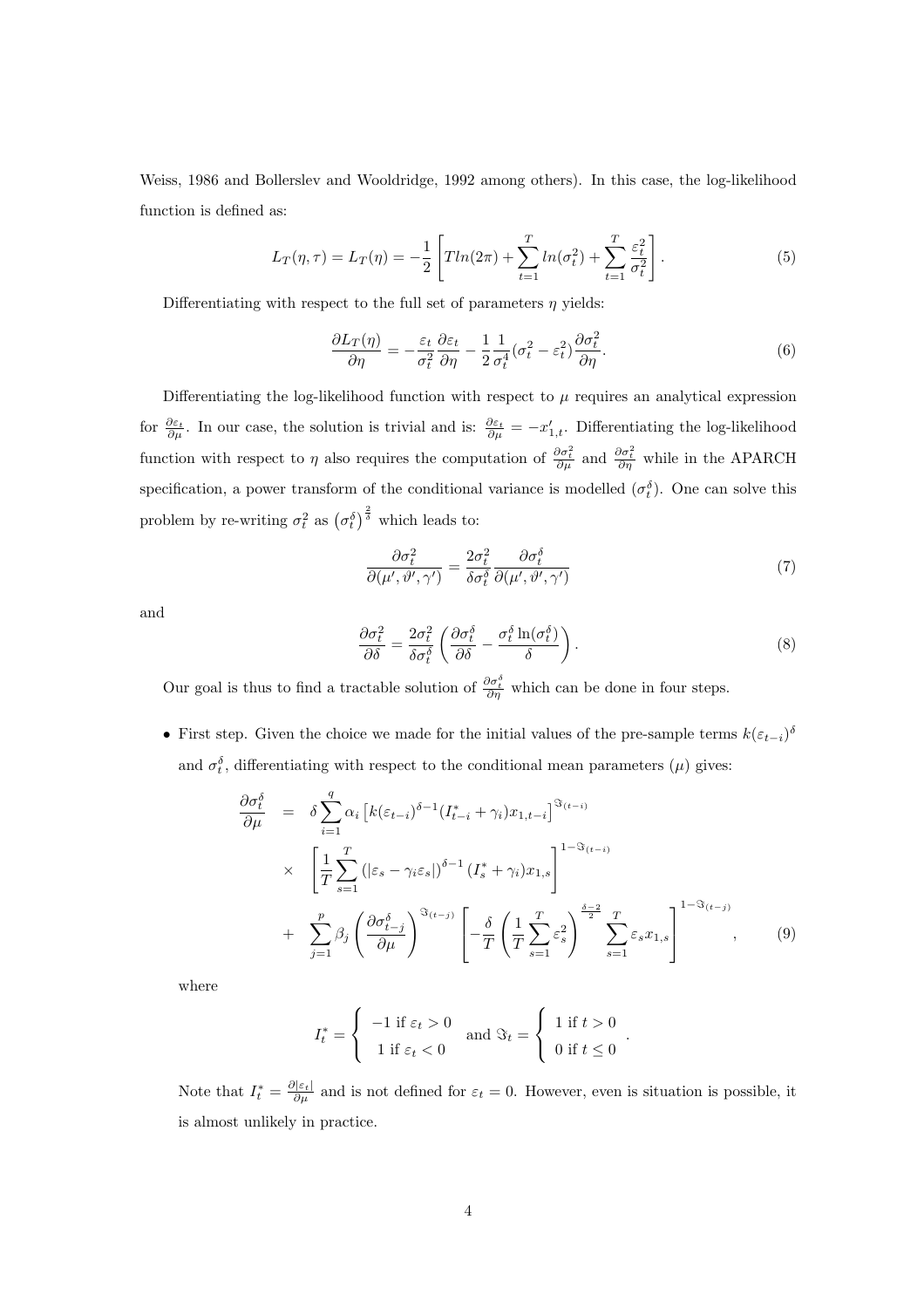• Second step.

$$
\frac{\partial \sigma_t^{\delta}}{\partial \vartheta} = d_t + \sum_{j=1}^p \beta_j \frac{\partial \sigma_{t-j}^{\delta}}{\partial \vartheta},\tag{10}
$$

where  $\frac{\partial \sigma_t^{\delta}}{\partial \vartheta} = 0$  for  $t \leq 0$ .

• Third step. In a similar way, one can show that:

$$
\frac{\partial \sigma_t^{\delta}}{\partial \gamma} = d_t^* + \sum_{j=1}^p \beta_j \frac{\partial \sigma_{t-j}^{\delta}}{\partial \gamma},\tag{11}
$$

where  $d_t^*$  is a  $(1 \times q)$  vector whose  $i^{th}$  element is  $\alpha_i \frac{\partial k(\varepsilon_{t-i})^{\delta}}{\partial \gamma_i}$  $\frac{\varepsilon_{t-i})^*}{\partial \gamma_i}$  with

$$
\frac{\partial k(\varepsilon_{t-i})^{\delta}}{\partial \gamma_i} = \begin{cases} -\delta k(\varepsilon_{t-i})^{\delta-1} \varepsilon_{t-i} \text{ if } t > 0\\ -\frac{\delta}{T} \sum_{s=1}^T \left( |\varepsilon_s - \gamma_i \varepsilon_s| \right)^{\delta-1} \varepsilon_s \text{ if } t \le 0 \end{cases}
$$
(12)

and  $\frac{\partial \sigma_t^{\delta}}{\partial \gamma} = 0$  for  $t \leq 0$ .

• Last step. Finally, differentiating with respect to  $\delta$  gives:

$$
\frac{\partial \sigma_t^{\delta}}{\partial \delta} = \sum_{i=1}^q \alpha_i \left[ k(\varepsilon_{t-i})^{\delta} \ln k(\varepsilon_{t-i}) \right]^{\Im_{(t-i)}} \left[ \frac{1}{T} \sum_{s=1}^T \left( |\varepsilon_s| - \gamma_i \varepsilon_s \right)^{\delta} \ln(|\varepsilon_s| - \gamma_i \varepsilon_s) \right]^{1-\Im_{(t-i)}} + \sum_{j=1}^p \beta_j \left( \frac{\partial \sigma_{t-j}^{\delta}}{\partial \delta} \right)^{\Im_{(t-j)}} \left[ 0.5 \left( \frac{1}{T} \sum_{s=1}^T \varepsilon_s^2 \right)^{\frac{\delta}{2}} \ln \left( \frac{1}{T} \sum_{s=1}^T \varepsilon_s^2 \right) \right]^{1-\Im_{(t-j)}}. \tag{13}
$$

# 3 Empirical application

In this empirical application we consider daily data for a stock market indexes, i.e. the NIKKEI stock index for the period 4/1/1984 - 21/12/2000 (4246 observations, source: Datastream). Daily returns (in %) are defined as  $y_t = 100 [ln(p_t) - ln(p_{t-1})]$ , where  $p_t$  is the price at day t.

We consider an  $APARCH(1, 1)$  specification:

$$
y_t = \mu + \varepsilon_t
$$
  
\n
$$
\sigma_t^{\delta} = \omega + \alpha_1 (|\varepsilon_{t-1}| - \gamma \varepsilon_{t-1})^{\delta} + \beta_1 \sigma_{t-1}^{\delta}
$$
  
\n
$$
z_t \sim i.i.d. N(0, 1).
$$

Estimation has been done first by using numerical gradients. In a second step (using the same starting values as in the first case), estimation has been carried out using the analytical gradients presented in the previous sections.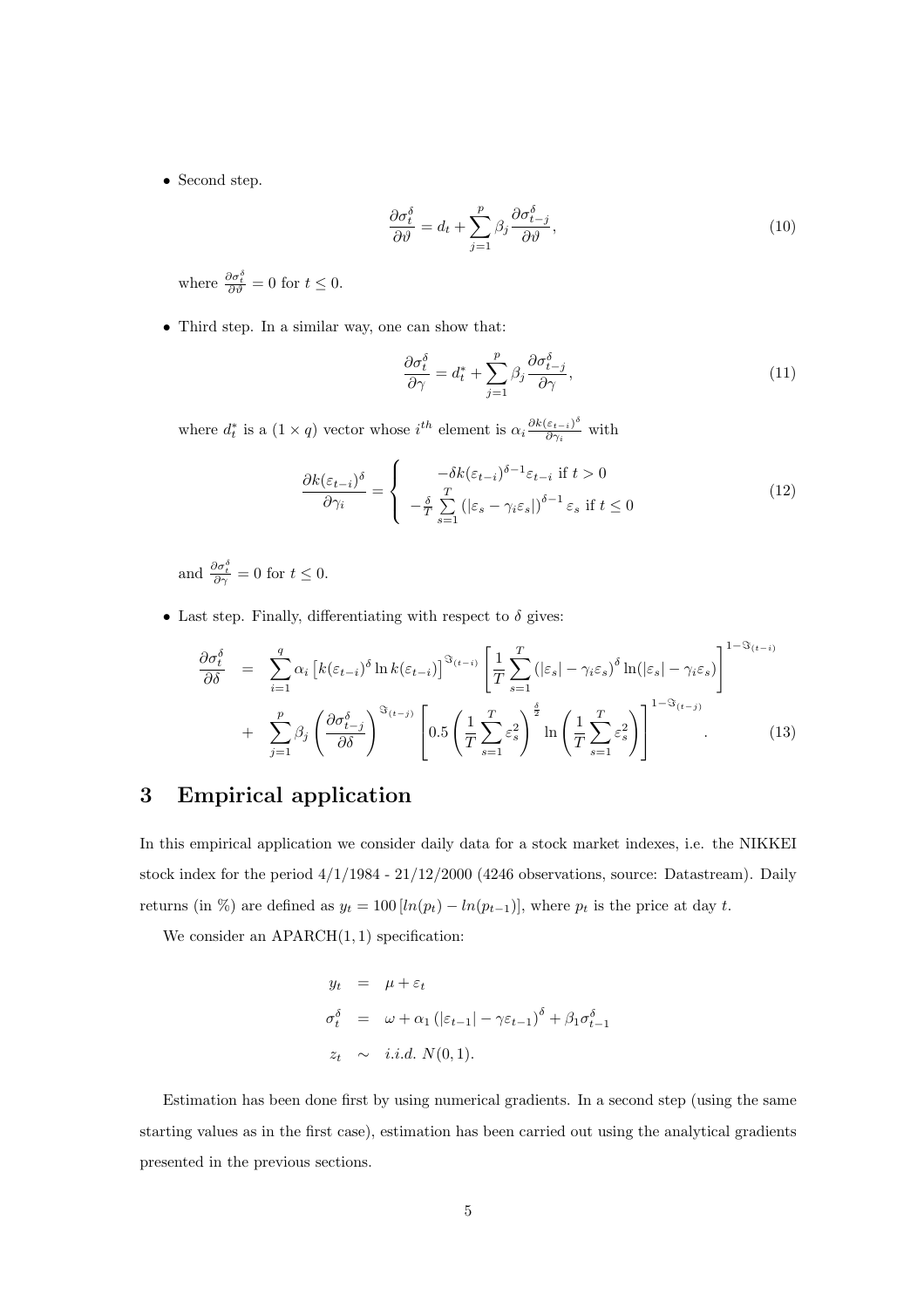|                | starting values | Numerical Score  | Analytical Score |
|----------------|-----------------|------------------|------------------|
| $\mu$          | 0.1             | 0.04016(0.01409) | 0.04016(0.01408) |
| $\omega$       | 0.1             | 0.04028(0.00558) | 0.04028(0.00558) |
| $\alpha_1$     | 0.85            | 0.84713(0.01095) | 0.84713(0.01096) |
| $\gamma$       | 0.04            | 0.15189(0.01188) | 0.15189(0.01188) |
| $\beta_1$      | 0.2             | 0.46892(0.04967) | 0.46892(0.04969) |
| $\delta$       | $1.5\,$         | 1.33403(0.13810) | 1.33403(0.13814) |
| Time (in sec.) |                 | 154.51           | 60.53            |

Table 1: Gaussian QML estimation results of the  $APARCH(1,1)$ 

Robust standard errors are reported in parentheses.

Table 1 presents Gaussian QML estimation results of the APARCH(1,1).

First, we see that the extra flexibility of the APARCH specification is required. Both the asymmetry coefficient  $(\gamma)$  and the power  $(\delta)$  estimates suggest that a usual GARCH model is not appropriate to model the NIKKEI. This is also confirmed by Likelihood Ratio (LR) tests for the null hypothesis  $H_0 : \delta = 1$  and  $\gamma = 0$  (not reported here to save space). Comparing columns 3 and 4, one can see that numerical scores give very similar results to the analytical ones.<sup>3</sup> However, it is clear that using the analytical scores highly speeds up the estimation procedure (it is about 2.5 times faster).

#### 4 Conclusion

In this paper, we derive analytical expressions for the score of the APARCH model. Doing so we derive the analytical score of a broad range of ARCH-type models since the APARCH nests at least seven models. Using a real dataset, we show that analytical scores highly speed up the maximum-likelihood estimation.

<sup>3</sup>Estimation has been done using Gauss 3.5 and the maximization package maxlik. Table 1 reports the results based on the BHHH algorithm of Berndt, Hall, and Hausman (1974). The same conclusion holds if we use the Newton-Raphson algorithm.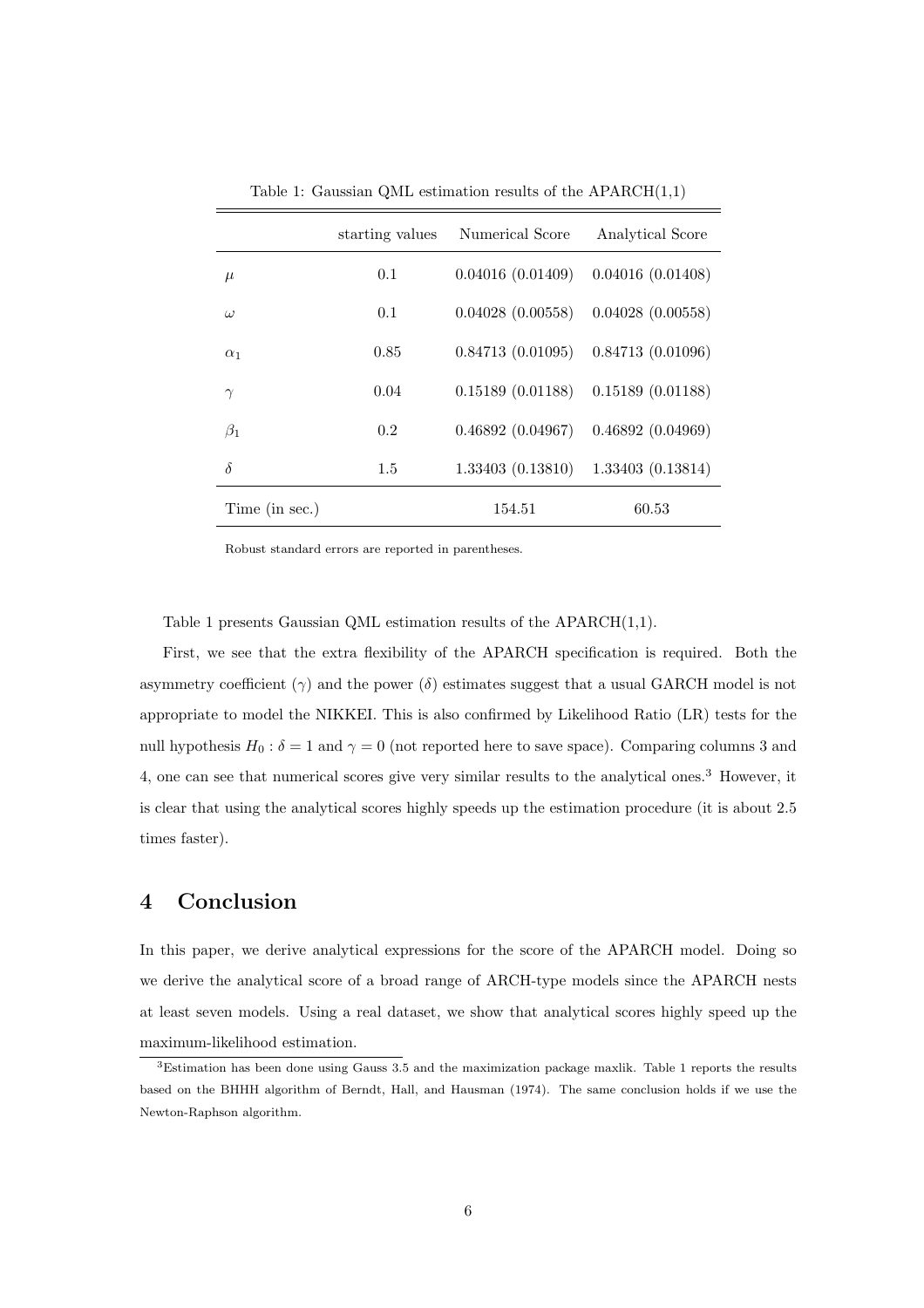#### References

- BERNDT, E., H. R. HALL, B.H., AND J. HAUSMAN (1974): "Estimation and Inference in Nonlinear Structural Models," Annals of Economic and Social Measurement.
- BLACK, F. (1976): "Studies of Stock Market Volatility Changes," Proceedings of the American Statistical Association, Business and Economic Statistics Section, pp. 177–181.
- Bollerslev, T. (1986): "Generalized Autoregressive Conditional Heteroskedasticity," Journal of Econometrics, 31, 307–327.
- Bollerslev, T., R. Engle, and m. Nelson, D.B. (1994): ARCH Modelschap. 4, Handbook of Econometrics. North Holland Press, R.F. Engle, D., McFadden (eds.), Amsterdam.
- BOLLERSLEV, T., AND J. WOOLDRIDGE (1992): "Quasi-maximum Likelihood Estimation and Inference in Dynamic Models with Time-varying Covariances," Econometric Reviews, 11, 143– 172.
- Ding, Z., C. W. J. Granger, and R. F. Engle (1993): "A Long Memory Property of Stock Market Returns and a New Model," Journal of Empirical Finance, 1, 83–106.
- Engle, R. (1982): "Autoregressive Conditional Heteroscedasticity with Estimates of the Variance of United Kingdom Inflation," Econometrica, 50, 987–1007.
- Fiorentini, G., G. Calzolari, and L. Panattoni (1996): "Analytic Derivatives and the Computation of GARCH Estimates," Journal of Applied Econometrics, 11, 399–417.
- Gable, J., S. Van Norden, and R. Vigfusson (1997): "Analytical Derivatives for Markov Switching Models," Computational Economics, 10, 187–194.
- Geweke, J. (1986): "Modeling the Persistence of Conditional Variances: A Comment," Econometric Review, 5, 57–61.
- GIOT, P., AND S. LAURENT (2001): "Value-at-Risk for long and short positions," Forthcoming in Journal of Applied Econometrics.
- Glosten, L., R. Jagannathan, and D. Runkle (1993): "On the Relation Between Expected Value and the Volatility of the Nominal Excess Return on Stocks," Journal of Finance, 48, 1779–1801.